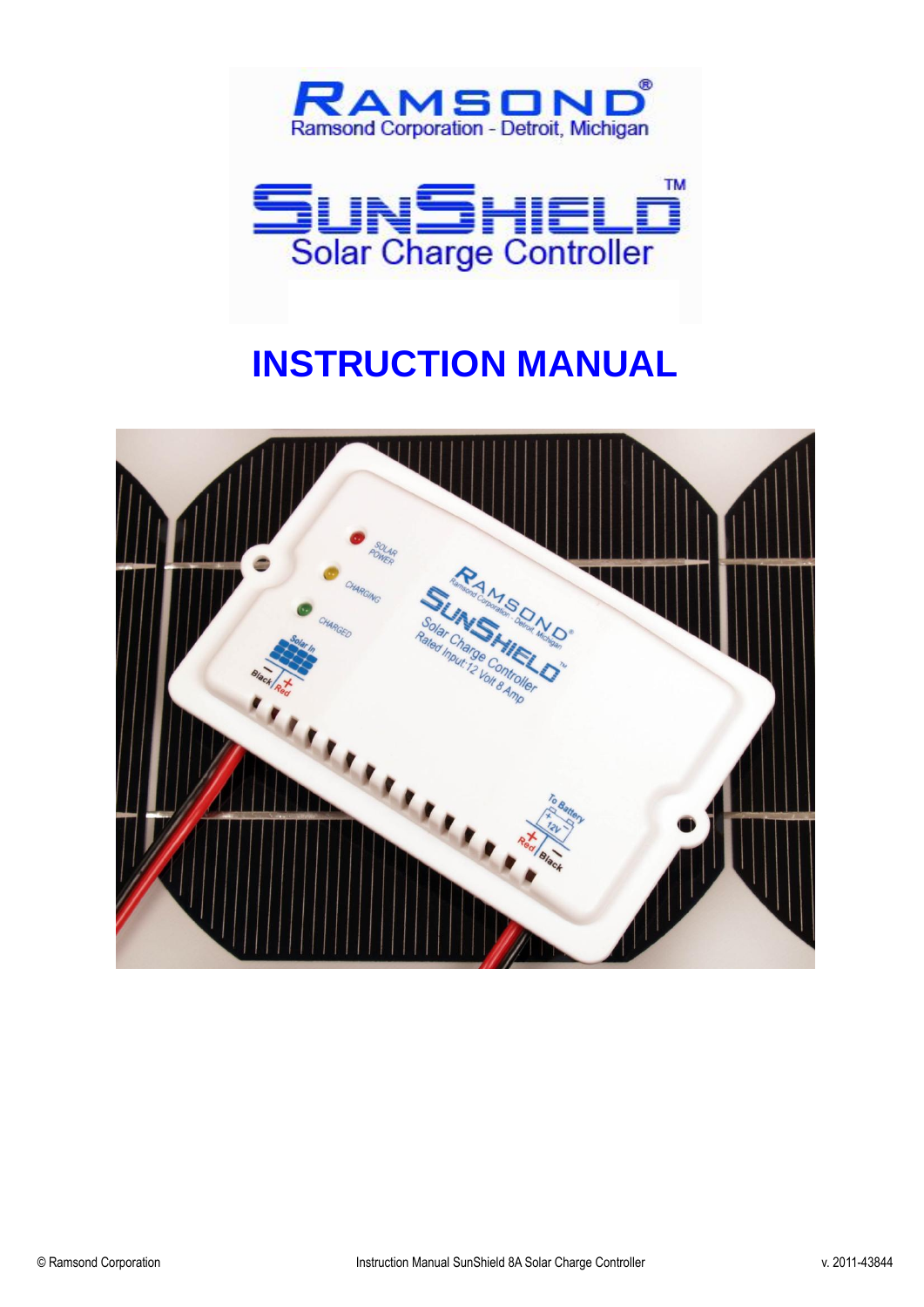# **Installation**



# **I. Connection to a battery**

Attach the charge controller positive (+) wire to the positive (+) battery terminal. Then connect the charge controller negative (-) wire to the negative (-) battery terminal**.** *WARNING:* The connection MUST be placed onto the battery in the aforementioned order—wrong connection may cause sparking or explosion.

### **II. Connect to Solar Panel**

Connect positive (+) wire of solar panel to positive (+) wire of charge controller and negative (-) to negative (-). Ensure the connections are secure.

#### **III. Operation**

The SunShield charge controller is equipped with three LED lights. **RED LIGHT** - indicates that solar panels are producing voltage. **YELLOW LIGHT** - indicates a battery that is being charged. When the battery voltage drops to 13 volts or lower, the charge controller will cut-in and begin charging the battery.

**GREEN LIGHT** - indicates fully-charged battery. When the battery reaches 14.2 volts the green light will come on will cut-out voltage to battery, thereby ensuring that the battery is not overcharged.

# **Notes**

- It is normal for both green and yellow lights to alternate on and off during normal operation.
- The charge controller should be placed within 5 feet of the battery **in a dry, well-ventilated area.**
- This battery charge controller can generally support up to a maximum of 8 Amp of solar array current.
- This charge controller **IS NOT** waterproof or water resistant. Exposure to moisture or water will damage the controller and render the Limited Warranty void.

It is common to have 12V battery problems such as dead cells or non-rechargeable battery issues. If your batteries are dead or have very low charge, the charge controller will not initiate the charging process.

#### **Installation of Multiple Panels**

You may use multiple 12V nominal solar panels, so long as they are connected in parallel and the maximum output current of the connected solar panels does not exceed 8 Amps.

# **General Testing Protocol**

Always test under optimal sunlight conditions.

#### **A. Test Solar Panels for Voltage**

Connect voltmeter to each individual panel separately and observe Open Voltage. Open Voltage can range from 16 Volts to 24 Volts. Once all panels test for voltage, proceed to step B.

### **B. Test Batteries for Voltage**

**Prior to connecting the charge controller to the batteries,**  test the static battery voltage using voltmeter. Make note of voltage. Your battery voltage should read between 10-14 Volts. Make sure, prior to connecting the solar charge controller to your batteries, the batteries have at least 10 Volts of charge. If the batteries have no charge or very low charge, the solar controller will not operate as it detects that it is not connected to any battery.

#### **C. Connect charge controller to battery**

Connect charge controller to battery. Always connect charge controller to battery first and remove last. Observe correct polarity; positive to positive and negative to negative.

#### **D. Connect Solar Panels to Charge Controller**

Now connect solar panel(s) to charge controller. If battery voltage is 14.2 or higher, the GREEN light should be on. If battery voltage is 13 or lower, the YELLOW LED should be on. **NOTE:** if the battery has no voltage or extremely low charge, the solar panel will not work. Please ensure that your battery voltage, at first use is between 10-14 Volts.